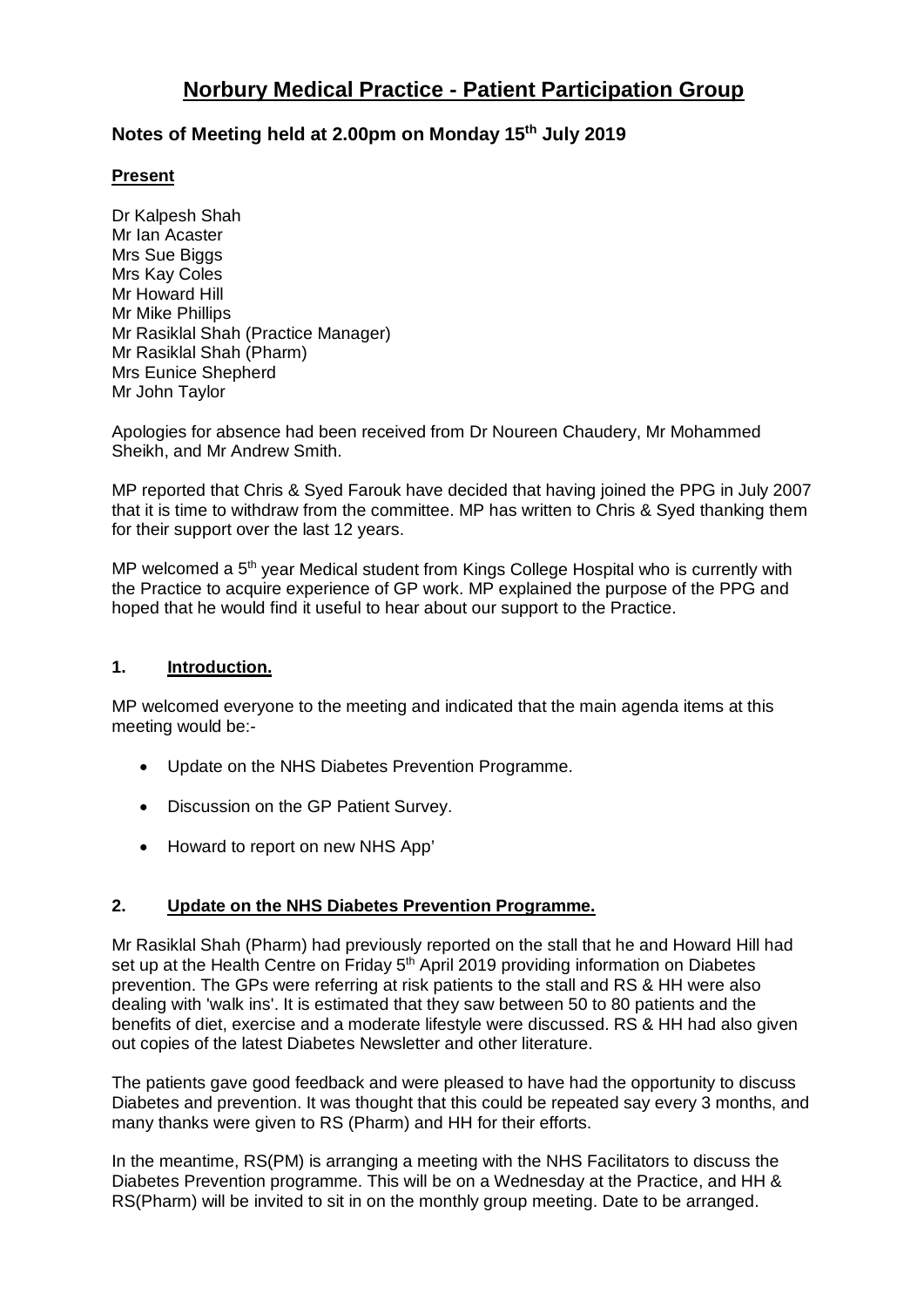# **3. Discussion on the GP Patient Survey.**

MP had earlier emailed with the agenda for this meeting, the GP Patient Survey for 2018 for three local GP Practices (Norbury Medical Practice, Leander Road Surgery & Fairview Medical Practice). MP tabled further hard copies to the PPG meeting and took the meeting through the responses, making comparisons both with the previous Patient Survey in 2017 and also between the three local Practices.

Having taken the meeting through all the responses, the general consensus was that Norbury Medical Practice was doing very well, exceeding in most areas the results for 2017.

KC said that more staff are now available to take 'phone calls at busy times and this has significantly helped re the survey question (*% of patients who find it easy to get through to this surgery by 'phone)*. The score in 2017 was 55% whereas the score for 2018 is now 72%.

Another survey question was (*% of patients who describe their overall experience of this GP Practice as good*) and whilst the response in 2017 was 69% the response for 2018 was 82%.

Every area of the 2018 survey indicated a good to significant improvement from 2017 and this is all down to the efforts of all the staff at Norbury Medical Practice. The PPG thanked the GPs and the nursing staff and also requested that KC pass the thanks from the PPG to the reception staff for their ongoing efforts.

### **4. Howard to report on new NHS App'**

NC had indicated at the last PPG meeting that NHS England has recently released the NHS App on app stores across the country. It is currently being rolled out across England and is due to be available in all GP practices by July 2019.

The NHS App is central to the NHS Long Term Plan's vision of creating a consistent 'gateway' for patients to use digital to access NHS services. It currently enables people to:

- check their symptoms
- use NHS 111 online
- book and manage appointments at their GP practice
- order repeat prescriptions
- securely view their GP medical record
- connect to the national data opt out process and the national organ donor register

HH had previously been asked if he would download it & 'test drive' it so that he could report on the new NHS App at this PPG meeting. HH explained the issues with setting up the NHS App on a mobile 'phone and compared it to the existing MyGP App.

One of the benefits of encouraging patients to make appointments, request prescriptions etc by use of on-line/mobile 'phone arrangements is that it takes pressure off the reception staff who continue to answer the telephone and deal with patients standing at the reception desk.

The PPG has previously promoted the use of "EMIS" now called "Patient Access" using a PC, and also promoted the use of the "MyGP" App using a mobile 'phone in a PPG Newsletter dated July 2018. The new NHS App appeared to offer little more than "MyGP" and after discussion the PPG considered that we should wait until the NHS App had been rolled out and we could reconsider the use, drawing on feedback from other users.

## **5. Any Other Business**

• MP had received details re a potential new member of the PPG and he would be visiting the person in the next day or so to explain what it involves.